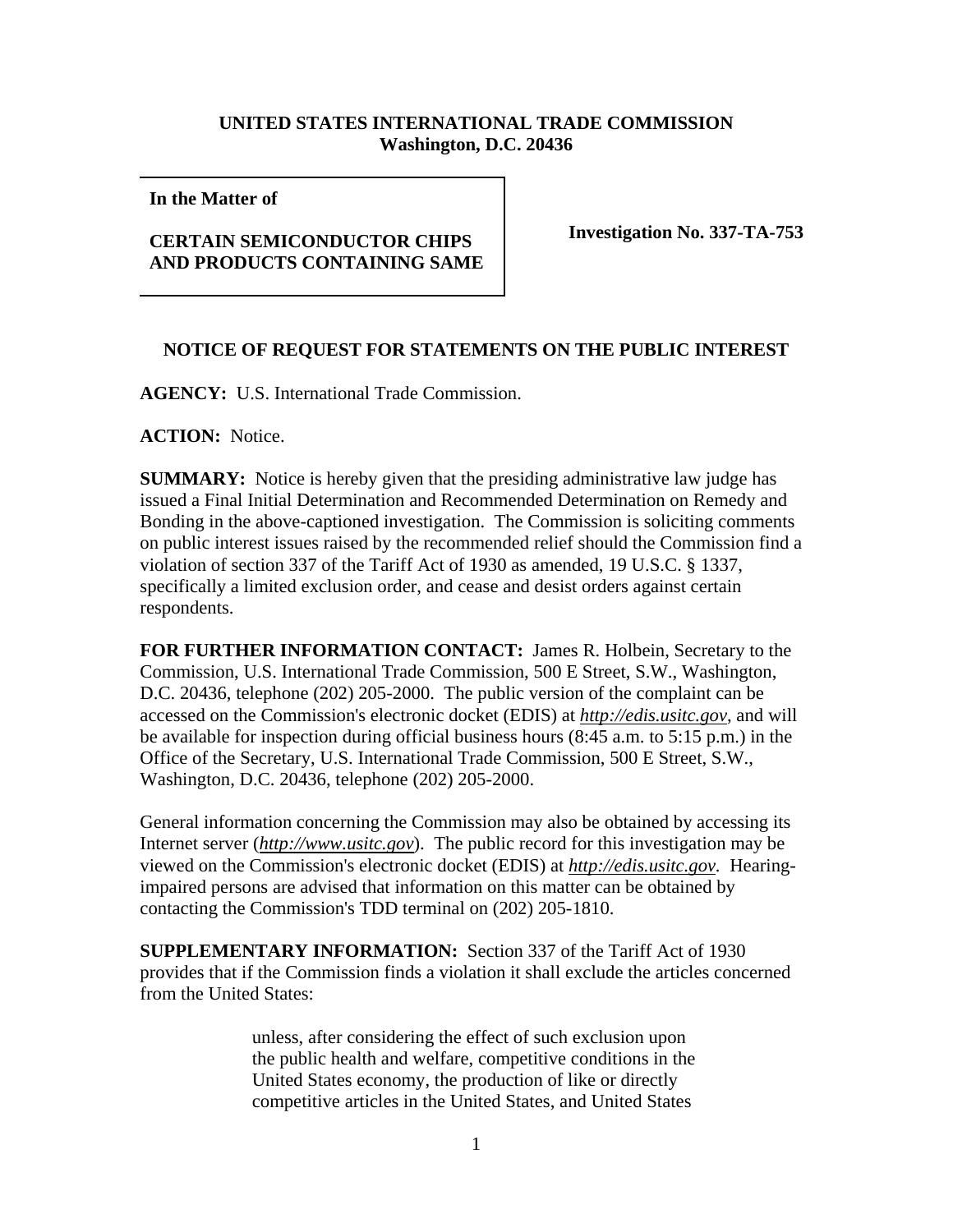consumers, it finds that such articles should not be excluded from entry.

19 U.S.C. § 1337(d)(1). A similar provision applies to cease and desist orders. 19 U.S.C.  $$1337(f)(1).$ 

The Commission is interested in further development of the record on the public interest in these investigations. Accordingly, members of the public are invited to file submissions of no more than five (5) pages, inclusive of attachments, concerning the public interest in light of the administrative law judge's Recommended Determination on Remedy and Bonding issued in this investigation on March 2, 2012. In that determination, the administrative law judge recommended that should the Commission find a violation of section 337, that the Commission issue: a limited exclusion order against respondents' infringing products (including respondents' own infringing downstream products) that contain the supplier respondents' accused semiconductor chips; and cease and desist orders against five respondents.

 Comments should address whether issuance of a limited exclusion order and cease and desist orders in this investigation would affect the public health and welfare in the United States, competitive conditions in the United States economy, the production of like or directly competitive articles in the United States, or United States consumers.

In particular, the Commission is interested in comments that:

- (i) explain how the articles potentially subject to the recommended orders are used in the United States;
- (ii) identify any public health, safety, or welfare concerns in the United States relating to the recommended orders;
- (iii) identify like or directly competitive articles that complainant, its licensees, or third parties make in the United States which could replace the subject articles if they were to be excluded;
- (iv) indicate whether complainant, complainant's licensees, and/or third party suppliers have the capacity to replace the volume of articles potentially subject to the recommended exclusion order and/or a cease and desist order within a commercially reasonable time; and
- (v) explain how the limited exclusion order and cease and desist orders would impact consumers in the United States.

Written submissions must be filed no later than by close of business on March 26, 2012.